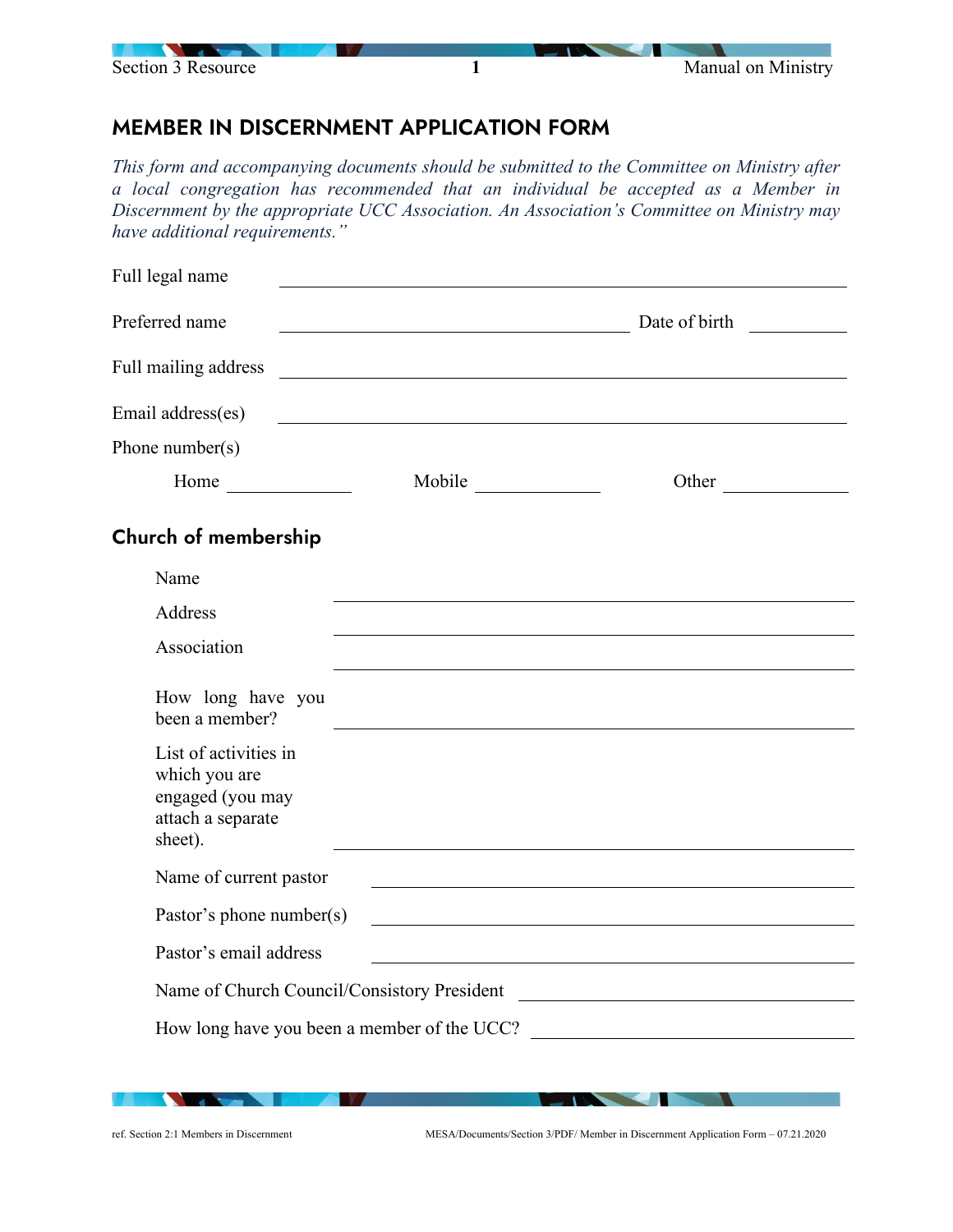

Please describe your engagement in the wider church (Association, Conference, General Synod, Global Ministries, Justice and Witness Ministries, etc.).

Have you ever applied for Member in Discernment status with this or any other UCC Association?

|                                       | Yes | No |
|---------------------------------------|-----|----|
| If yes, which Association?            |     |    |
| When?                                 |     |    |
| Outcome?                              |     |    |
| $\sim$ 1.000 $\sim$ 1.000 $\sim$<br>. |     |    |

## Education and Training

Include names and addresses of all institutions attended, years attended, date of graduation or anticipated date of graduation. (You may attach a separate sheet or resume with this information.) Note: If you are accepted as a MID with this Association, you will be asked to submit official transcripts from each of the schools or programs attended.

|                                                    | Name and<br>Location | Dates<br>Attended | Major/Minor<br>or Areas of<br>Study | Graduation<br>or<br>Completion | Degree/<br>Certificate<br>Achieved |
|----------------------------------------------------|----------------------|-------------------|-------------------------------------|--------------------------------|------------------------------------|
| High<br>School                                     |                      |                   |                                     |                                |                                    |
| College                                            |                      |                   |                                     |                                |                                    |
| Vocational<br><sub>or</sub><br>Technical<br>School |                      |                   |                                     |                                |                                    |